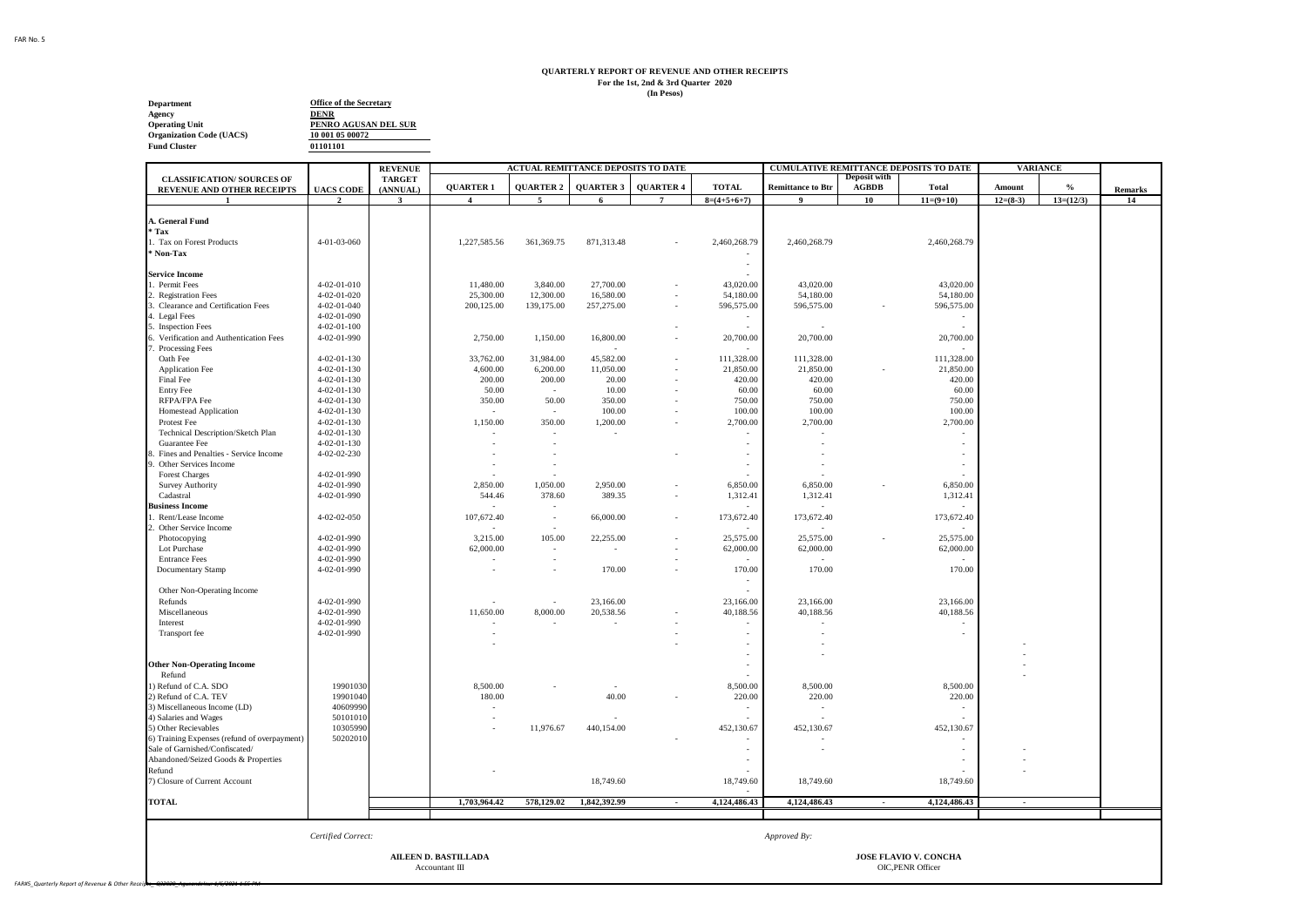## **QUARTERLY REPORT OF REVENUE AND OTHER RECEIPTS For the 1st, 2nd & 3rd Quarter 2020 (In Pesos)**

| <b>Office of the Secretary</b> |  |  |  |  |  |  |
|--------------------------------|--|--|--|--|--|--|
| <b>DENR</b>                    |  |  |  |  |  |  |
| PENRO AGUSAN DEL SUR           |  |  |  |  |  |  |
| 10 001 05 00072                |  |  |  |  |  |  |
| 05206457                       |  |  |  |  |  |  |
|                                |  |  |  |  |  |  |

|                                                   |                    | <b>REVENUE</b> |                  |           | <b>ACTUAL REMITTANCE DEPOSITS TO DATE</b> |                          |                          |                      | <b>CUMULATIVE REMITTANCE DEPOSITS TO</b><br><b>VARIANCE</b> |              |            |             |                |
|---------------------------------------------------|--------------------|----------------|------------------|-----------|-------------------------------------------|--------------------------|--------------------------|----------------------|-------------------------------------------------------------|--------------|------------|-------------|----------------|
| <b>CLASSIFICATION/ SOURCES OF</b>                 |                    | <b>TARGET</b>  |                  |           |                                           |                          |                          | <b>Remittance to</b> | Deposit with                                                |              |            |             |                |
| <b>REVENUE AND OTHER RECEIPTS</b>                 | <b>UACS CODE</b>   | (ANNUAL)       | <b>QUARTER 1</b> | QUARTER 2 | <b>QUARTER 3</b>                          | <b>QUARTER 4</b>         | <b>TOTAL</b>             | Btr                  | <b>AGBDB</b>                                                | <b>Total</b> | Amount     | $\%$        | <b>Remarks</b> |
|                                                   | $\overline{2}$     | 3              |                  |           |                                           | $\overline{ }$           | $8=(4+5+6+7)$            | $\mathbf Q$          | 10                                                          | $11=(9+10)$  | $12=(8-3)$ | $13=(12/3)$ | 14             |
|                                                   |                    |                |                  |           |                                           |                          |                          |                      |                                                             |              |            |             |                |
|                                                   |                    |                |                  |           |                                           |                          |                          |                      |                                                             |              |            |             |                |
| <b>Off-Budget Accounts - Retained Income</b>      |                    |                |                  |           |                                           |                          |                          |                      |                                                             |              |            |             |                |
| 05206457 - PASu-AMWS                              |                    |                |                  |           |                                           |                          |                          |                      |                                                             |              |            |             |                |
|                                                   |                    |                |                  |           | No Transaction No Transaction             |                          |                          |                      |                                                             |              |            |             |                |
| . Other Service Income                            |                    |                |                  |           |                                           |                          |                          |                      |                                                             |              |            |             |                |
| <b>Entrance Fees</b>                              | 4-02-01-990        |                | 2,437.50         | $\sim$    |                                           |                          | 2,437.50                 |                      | 2,437.50                                                    | 2,437.50     |            |             |                |
| Use of PA Facilities Fees                         | 4-02-01-990        |                | 7,500.00         | $\sim$    |                                           | $\sim$                   | 7,500.00                 |                      | 7,500.00                                                    | 7,500.00     |            |             |                |
| Fees for commercial documentation and             |                    |                |                  |           |                                           |                          |                          |                      |                                                             |              |            |             |                |
| photography                                       | 4-02-01-990        |                |                  |           |                                           |                          | $\overline{\phantom{a}}$ |                      |                                                             |              |            |             |                |
| Certificate of Wildlife Registration fees for the |                    |                |                  |           |                                           |                          |                          |                      |                                                             |              |            |             |                |
| following endemic Indigenous and exotic           | 4-02-01-040        |                | 150.00           |           |                                           |                          |                          |                      |                                                             |              |            |             |                |
| species                                           |                    |                |                  |           |                                           |                          | 150.00                   |                      | 150.00                                                      | 150.00       |            |             |                |
| D. Custodial Fund (formerly 101-184,187           |                    |                |                  |           |                                           |                          |                          |                      |                                                             |              |            |             |                |
| <b>TOTAL</b>                                      |                    |                | 10,087.50        | $\sim$    |                                           | $\overline{\phantom{a}}$ | 10,087.50                | $\blacksquare$       | 10,087.50                                                   | 10,087.50    | $\sim$     |             |                |
|                                                   |                    |                |                  |           |                                           |                          |                          |                      |                                                             |              |            |             |                |
|                                                   |                    |                |                  |           |                                           |                          |                          |                      |                                                             |              |            |             |                |
|                                                   | Certified Correct: |                |                  |           |                                           |                          |                          | Approved By:         |                                                             |              |            |             |                |
|                                                   |                    |                |                  |           |                                           |                          |                          |                      |                                                             |              |            |             |                |
| <b>AILEEN D. BASTILLADA</b>                       |                    |                |                  |           |                                           |                          |                          |                      | <b>JOSE FLAVIO V. CONCHA</b>                                |              |            |             |                |
| Accountant III                                    |                    |                |                  |           |                                           |                          |                          |                      | <b>OIC, PENR Officer</b>                                    |              |            |             |                |
|                                                   |                    |                |                  |           |                                           |                          |                          |                      |                                                             |              |            |             |                |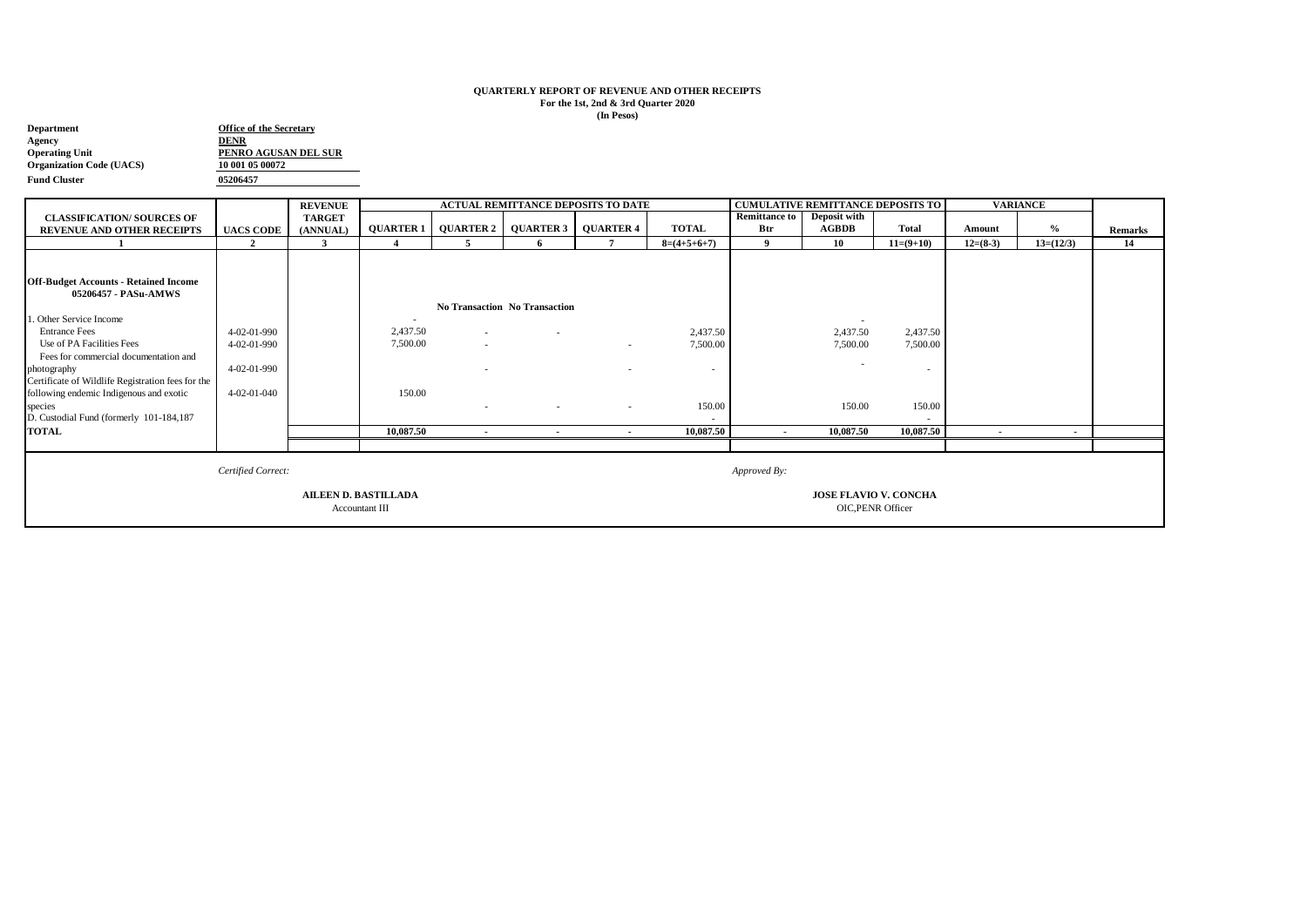## **QUARTERLY REPORT OF REVENUE AND OTHER RECEIPTS For the 1st, 2nd & 3rd Quarter 2020 (In Pesos)**

| <b>Department</b>               | <b>Office of the Secretary</b> |
|---------------------------------|--------------------------------|
| Agency                          | <b>DENR</b>                    |
| <b>Operating Unit</b>           | PENRO AGUSAN DEL SUR           |
| <b>Organization Code (UACS)</b> | 10 001 05 00072                |
| <b>Fund Cluster</b>             | 03104334                       |

|                                            |                     | <b>REVENUE</b> | <b>ACTUAL REMITTANCE DEPOSITS TO DATE</b> |                          |                               |                  |               | <b>VARIANCE</b><br><b>CUMULATIVE REMITTANCE DEPOSITS TO</b> |              |                   |                          |               |                |
|--------------------------------------------|---------------------|----------------|-------------------------------------------|--------------------------|-------------------------------|------------------|---------------|-------------------------------------------------------------|--------------|-------------------|--------------------------|---------------|----------------|
| <b>CLASSIFICATION/ SOURCES OF</b>          |                     | <b>TARGET</b>  |                                           |                          |                               |                  |               | <b>Remittance to Deposit with</b>                           |              |                   |                          |               |                |
| <b>REVENUE AND OTHER RECEIPTS</b>          | <b>UACS CODE</b>    | (ANNUAL)       | <b>QUARTER 1</b>                          | <b>QUARTER 2</b>         | <b>QUARTER 3</b>              | <b>QUARTER 4</b> | <b>TOTAL</b>  | Btr                                                         | <b>AGBDB</b> | <b>Total</b>      | Amount                   | $\frac{0}{0}$ | <b>Remarks</b> |
|                                            | $\overline{2}$      | 3              |                                           | 5                        | 6                             |                  | $8=(4+5+6+7)$ | - 9                                                         | 10           | $11=(9+10)$       | $12=(8-3)$               | $13=(12/3)$   | 14             |
|                                            |                     |                |                                           |                          |                               |                  |               |                                                             |              |                   |                          |               |                |
|                                            |                     |                |                                           |                          |                               |                  |               |                                                             |              |                   |                          |               |                |
| <b>Special Account in the General Fund</b> |                     |                |                                           |                          |                               |                  |               |                                                             |              |                   |                          |               |                |
| 03104334 - PASu-AMWS                       |                     |                |                                           |                          |                               |                  |               |                                                             |              |                   | $\overline{\phantom{a}}$ |               |                |
|                                            |                     |                |                                           |                          | No Transaction No Transaction |                  |               |                                                             |              |                   |                          |               |                |
| . Other Service Income                     |                     |                | $\sim$                                    |                          |                               |                  |               |                                                             |              |                   |                          |               |                |
| <b>Entrance Fees</b>                       | $4 - 02 - 01 - 990$ |                | 812.50                                    | $\sim$                   | $\sim$                        | $\sim$           | 812.50        | 812.50                                                      |              | 812.50            |                          |               |                |
| Use of PA Facilities Fees                  | 4-02-01-990         |                | 2,500.00                                  | $\overline{\phantom{a}}$ |                               |                  | 2,500.00      | 2,500.00                                                    |              | 2,500.00          |                          |               |                |
| Fees for commercial documentation and      |                     |                |                                           |                          |                               |                  |               |                                                             |              |                   |                          |               |                |
| photography                                | 4-02-01-990         |                |                                           |                          | $\sim$                        | $\sim$           | $\sim$        | . .                                                         |              | $\sim$            |                          |               |                |
| 2. Clearance & Certification Fee           | $4 - 02 - 01 - 040$ |                | 50.00                                     |                          | $\sim$                        | $\sim$           | 50.00         | 50.00                                                       |              | 50.00             |                          |               |                |
| 3. Processing Fees                         |                     |                |                                           |                          |                               |                  | ٠             |                                                             |              | ۰                 |                          |               |                |
| Oath Fee                                   | $4 - 02 - 01 - 130$ |                |                                           |                          |                               |                  | $\sim$        |                                                             |              | $\sim$            |                          |               |                |
|                                            |                     |                |                                           |                          |                               |                  | ۰.            |                                                             |              | $\sim$            |                          |               |                |
| <b>TOTAL</b>                               |                     |                | 3,362.50                                  | $\blacksquare$           | $\blacksquare$                | $\sim$           | 3,362.50      | 3,362.50                                                    |              | 3,362.50          | $\blacksquare$           |               |                |
|                                            |                     |                |                                           |                          |                               |                  |               |                                                             |              |                   |                          |               |                |
|                                            |                     |                |                                           |                          |                               |                  |               |                                                             |              |                   |                          |               |                |
|                                            |                     |                | Approved By:                              |                          |                               |                  |               |                                                             |              |                   |                          |               |                |
|                                            |                     |                |                                           |                          |                               |                  |               |                                                             |              |                   |                          |               |                |
|                                            |                     |                |                                           |                          | <b>JOSE FLAVIO V. CONCHA</b>  |                  |               |                                                             |              |                   |                          |               |                |
| Accountant III                             |                     |                |                                           |                          |                               |                  |               |                                                             |              | OIC, PENR Officer |                          |               |                |
|                                            |                     |                |                                           |                          |                               |                  |               |                                                             |              |                   |                          |               |                |